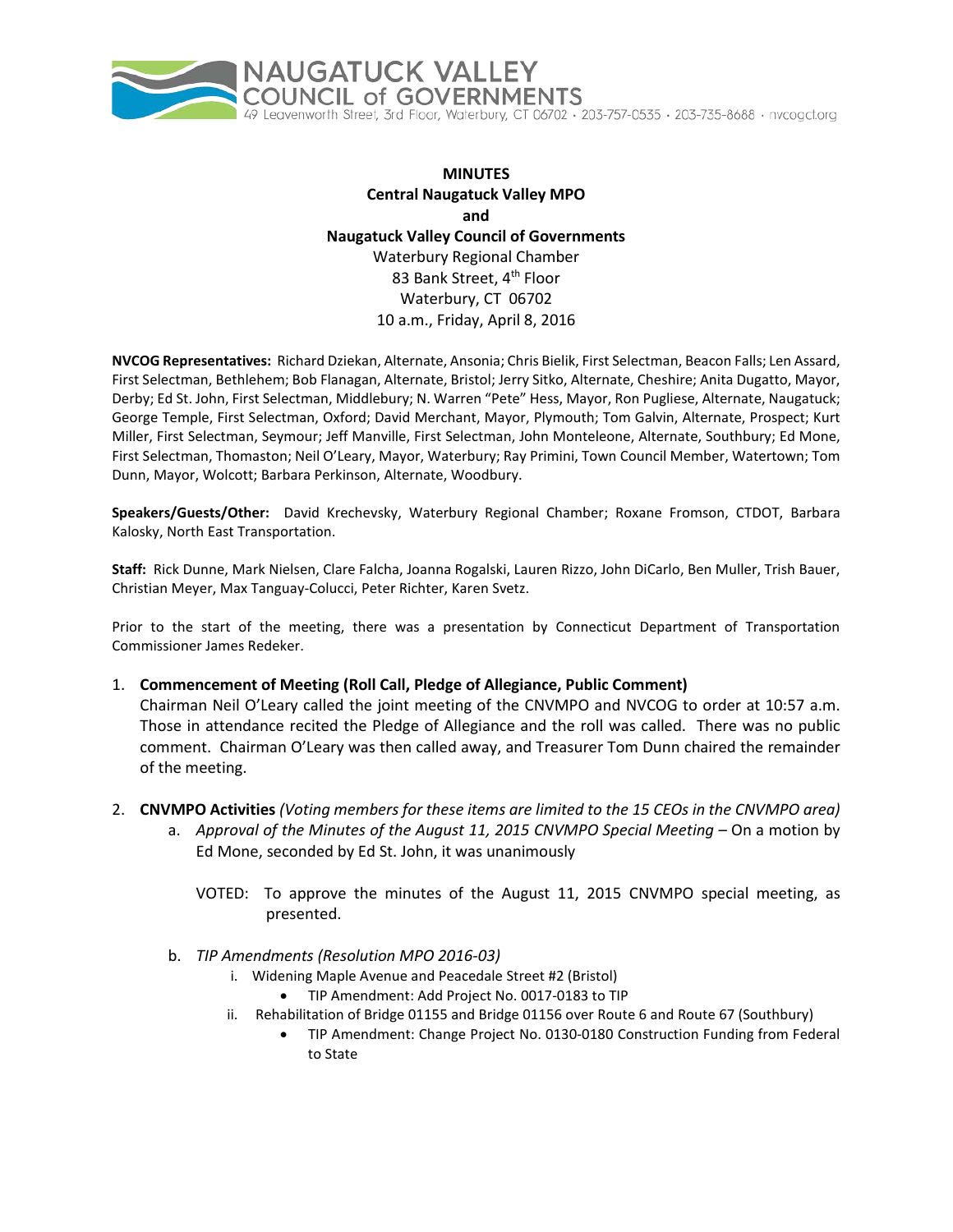- iii. Install OSTA Signals along Various Routes (District 1)
	- TIP Amendment: Change Project No. 0171-0376 Construction Funding from Federal to State
- iv. Traffic Signal installation and Revisions along Various Routes (District 1)
	- TIP Amendment: Change Project No. 0171-0377 Construction Funding from Federal to State
- v. FY16 Telecommuting Partnership (NY-NJ-CT Moderate)
	- TIP Amendment: Add Project No. 0170-3401 to TIP
- vi. FY16 Statewide Marketing (NY-NJ-CT Moderate)
	- TIP Amendment: Add Project No. 0170-3406 to TIP
- vii. FY16 Statewide Transportation Demand Management (NY-NJ-CT Moderate)
	- TIP Amendment: Add Project No. 0170-3399 to TIP
- viii. FY16 Statewide Transportation Demand Management (Greater Connecticut Moderate)
	- TIP Amendment: Add Project No. 0170-3400 to TIP
- ix. FY16 Telecommuting Partnership (Greater Connecticut Moderate)
	- TIP Amendment: Add Project No. 0170-3402 to TIP
- x. FY16 Statewide Marketing (Greater Connecticut Moderate)
	- TIP Amendment: Add Project No. 0170-3407 to TIP

Mark Nielsen presented the TIP Amendments. On a motion by Jeff Manville, seconded by Bob Flanagan, it was unanimously

VOTED: To adopt Resolution 2016-03 amending the 2015-2018 Transportation Improvement Program for the projects further described therein.

#### 3. **NVCOG Administrative Items**

a. *Approval of the Minutes of the March 11, 2016 Meeting* – On a motion by Ed Mone, seconded by Chris Bielik, it was unanimously

VOTED: To approve the minutes of the March 11, 2016 meeting, as presented.

b. *Financial Report* – Clare Falcha reviewed the financial report for March 2016, as outlined in Memorandum 20160405-FIN-Financial Update. On a motion by Ed Mone, seconded by Pete Hess, it was unanimously

VOTED: To approve the financial report, as presented.

- c. *Revised NVCOG Procurement Policy* Ben Muller explained that as part of the upcoming Federal Transit Administration's Triennial Review of NVCOG, the FTA had completed a prescreen of NVCOG's Procurement Policy and identified some areas where NVCOG policy is inconsistent with regulations set out by the FTA. Accordingly, NVCOG staff has updated the Procurement Policy with the recommendations from FTA.
- d. *Director's Report* Rick Dunne said it is hoped that the May 13 meeting will be held in the new conference room at NVCOG. An Executive Committee meeting is tentatively scheduled for May 6 and is currently anticipated to be held at Waterbury City Hall. Bylaws changes are being worked on regarding terms and term limit restrictions and when elections are held. Mr. Dunne also provided an update on state legislation.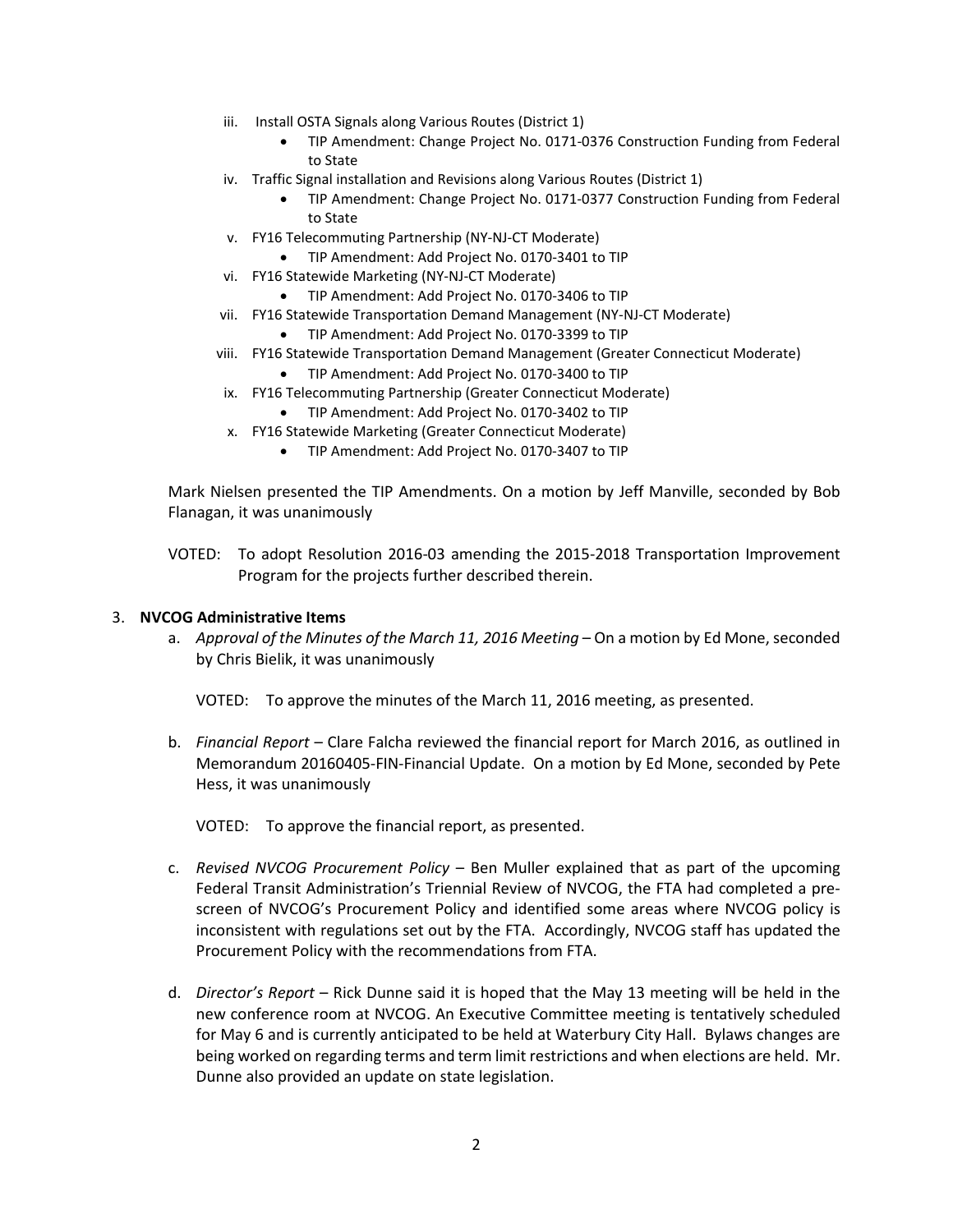# 4. **Brownfields Operating Procedures**

Max Tanguay-Colucci said NVCOG had established the Regional Brownfields Partnership of West Central Connecticut as a committee of NVCOG, and had authorized the RBP Executive Committee to draft operating procedures for NVCOG's review and approval. Mr. Tanguay-Colucci explained the operating procedures, which had been reviewed by the RBP Executive Committee at its December meeting. On a motion by Len Assard, seconded by David Merchant, it was unanimously

VOTED: To adopt Resolution 2016-20 approving the operating procedures for the Regional Brownfields Partnership of West Central CT, as presented.

### 5. **Municipal Shared Services Update**

John DiCarlo said a Regional Election Monitor has been hired. He said the first household hazardous waste event of the year would be held on April 23 in Beacon Falls. He encouraged increased participation in the Municipal Shared Services program and is preparing an outline which will show the direction the program is going in. He is also drafting regional RFPs for IT services and parcel mapping and revaluation, which have been identified as goals for the majority of NVCOG municipalities.

### 6. **Emergency Planning Update**

Joanna Rogalski said there had been good participation in the first part of the CEO training session held on March 21. The second part of the training session will be held on May 17. Citizens Corps is updating their grant handbook and one change will allow CERT teams to apply for funding for equipment.

# 7. **NVCOG Planning/Transportation Items**

- a. *LOTCIP Update, Bemis Street Authorization to Advertise Design and Approval of Current Cost Estimate and Allocation of Funds* – Mark Nielsen provided a summary of active LOTCIP projects. He also said the Town of Plymouth is requesting the allocation of additional LOTCIP funds to provide full funding for the Bemis Street reconstruction project. Under the current LOTCIP guidelines, a cost estimate increase of 20% or more requires that committed funds be reapproved by the COG. The planned project is consistent with goals and objectives of the LOTCIP program and funding is available to allocate to the project. CTDOT has officially endorsed the project to be bid. On a motion by David Merchant, seconded by Ed Mone, it was unanimously
	- VOTED: To endorse Resolution 2016-21 to authorize under LOTCIP the final cost estimate for the Bemis Street Reconstruction Project (L110-001) in the Town of Plymouth totaling \$3,123,000.

### 8. **Other**

There was no other business.